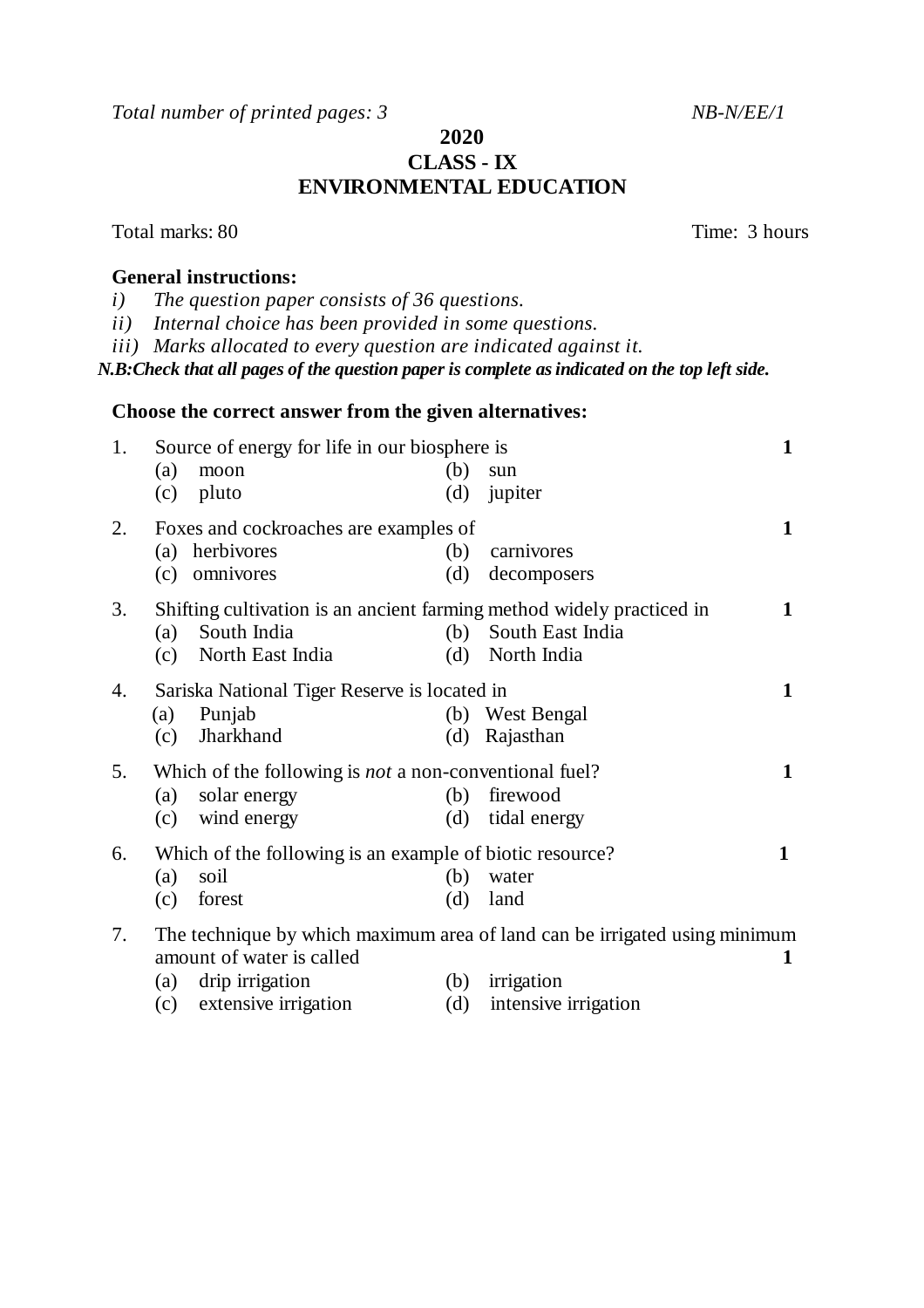| 8.                                                                                 | The biggest waste materials consists of<br>kitchen waste<br>plastic bags<br>(a)<br>(b)<br>(d)<br>rubbish<br>(c)<br>human excreta                      | $\mathbf{1}$     |  |
|------------------------------------------------------------------------------------|-------------------------------------------------------------------------------------------------------------------------------------------------------|------------------|--|
| 9.                                                                                 | Ozone layer protects us from<br>microbial attack<br>(b) ultraviolet rays<br>(a)<br>bacterial attack<br>infrared rays<br>(d)<br>(c)                    | $\mathbf{1}$     |  |
| 10.                                                                                | Mid-day meal scheme was launched to support<br>(a) welfare of girls<br>(b)<br>pregnant women<br>(c) primary education<br>mortality of children<br>(d) | 1                |  |
| Answer the following questions in one word or one sentence not exceeding 15 words: |                                                                                                                                                       |                  |  |
| 11.                                                                                | Name the two types of aquatic systems.                                                                                                                | 1                |  |
| 12.                                                                                | Write the meaning of the word 'autotroph'.                                                                                                            | $\mathbf{1}$     |  |
| 13.                                                                                | What is solar energy?                                                                                                                                 | 1                |  |
| 14.                                                                                | Define waste.                                                                                                                                         | 1                |  |
| 15.                                                                                | What is the process called when biodegradable wastes are decomposed by                                                                                |                  |  |
|                                                                                    | microbes?                                                                                                                                             | $\mathbf{1}$     |  |
|                                                                                    | 16. Which disease has been completely eradicated from our country?                                                                                    | 1                |  |
| Answer the following questions in about 20-30 words:                               |                                                                                                                                                       |                  |  |
| 17.                                                                                | What are decomposers? Give an example.                                                                                                                | $\overline{2}$   |  |
| 18.                                                                                | What is an ecosystem?                                                                                                                                 | $\overline{2}$   |  |
|                                                                                    | 19. Write any two functions of pond.                                                                                                                  | $\overline{2}$   |  |
| 20.                                                                                | Mention any two importance's of forests.                                                                                                              | 2                |  |
| 21.                                                                                | Write any two causes of depletion of natural resources.                                                                                               | $\boldsymbol{2}$ |  |
| 22.                                                                                | Differentiate between toxic and non-toxic wastes.                                                                                                     | $\overline{2}$   |  |
| 23.                                                                                | Write any two advantages of incineration.                                                                                                             | $\overline{2}$   |  |
| 24.                                                                                | Write any two main objectives of national policy for empowerment of women. 2                                                                          |                  |  |
| Answer the following questions in about 30-50 words:                               |                                                                                                                                                       |                  |  |
| 25.                                                                                | List three services that we derive from ecosystem.                                                                                                    | 3                |  |
| 26.                                                                                | Mention any three effects of jhum cultivation.                                                                                                        | 3                |  |